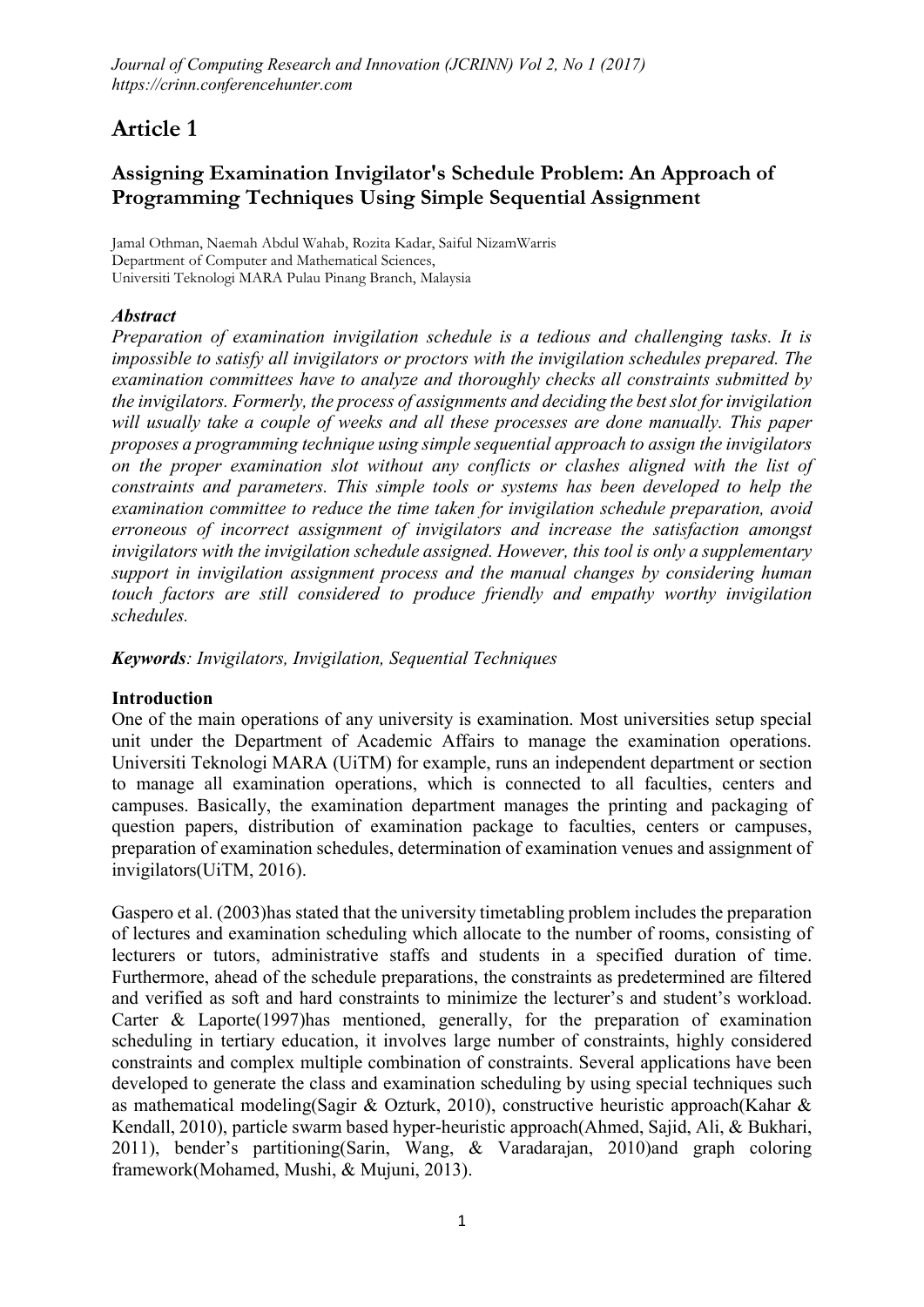Experts have introduced several approaches to perform an efficient, accurate and establish the best solution to solve complex and large problem of examination or class scheduling(Chunbao & Nu, 2012). Furthermore, the existence of big data evolution has coincidently influence and increase the complexity of timetabling system. The happiness index of timetable becomes the highest priority of timetabling schedule regardless of the complexity of the system. The systems cannot promise fulfilling 100% of users' satisfactions, nevertheless, complying with 70% of happiness index is considered successful.

This paper will focus on the preparation of invigilation examination schedules amongst invigilators at UiTM Pulau Pinang Branch, Malaysia. The scope of invigilators comprises the lecturers, administrative staff, invigilators assistant and part-timers. The parameters and constraints are determined as required data for the invigilation processing. The hard and soft constraint are determined and prioritized to optimize the complexity of invigilation assignments.

An algorithm has been developed to generate the invigilation assignment reports, taking into consideration all approved parameters and constraints. This algorithm has been tested to several sets of data for testing and it has continuously been applied on real data since January 2016 examination session until the current session of examination. The programming language used is the Java Programming language. Figure 1 illustrates the records extraction process from the text file and automated records generation process subsequently into Microsoft Access.



Figure 1: The Framework of Invigilation Timetabling Systems

### Prior Practices of Invigilation Assignment

In the past practices, most of the invigilation duties preparation will be managed by the examination committee which approximately consists of 10 members. The committee will be concentrating on the invigilation duties preparation after the examination placement of venue is completed. Once the examination placement is verified and accepted, the committee will be requesting data such as the list of invigilators, ratio of invigilator to the number of candidates or capacity of the examination rooms, records of examination from the first day until the final day of examination together with the examination venue which has been placed and list of constraints. All this data are needed by the committee and the preparation will consume more than 1 week together with the validation and verification processes before the letter of appointment can be distributed to each invigilator.

All these processes are done manually by examination committee. Most of the examination committee members are lecturers that are busy with other commitments besides teaching and doing research work. Furthermore, several members of examination committee are also holding administrative position such as program coordinator or head of department. With the time constraint and workloads, this is one of the reasons for some cases in the invigilation assignment the committees are unable to take into account the hard constraints as requested by the invigilators. Similarly mentioned by Hanum, Romliyah, & Bakhtiar(2015), the manual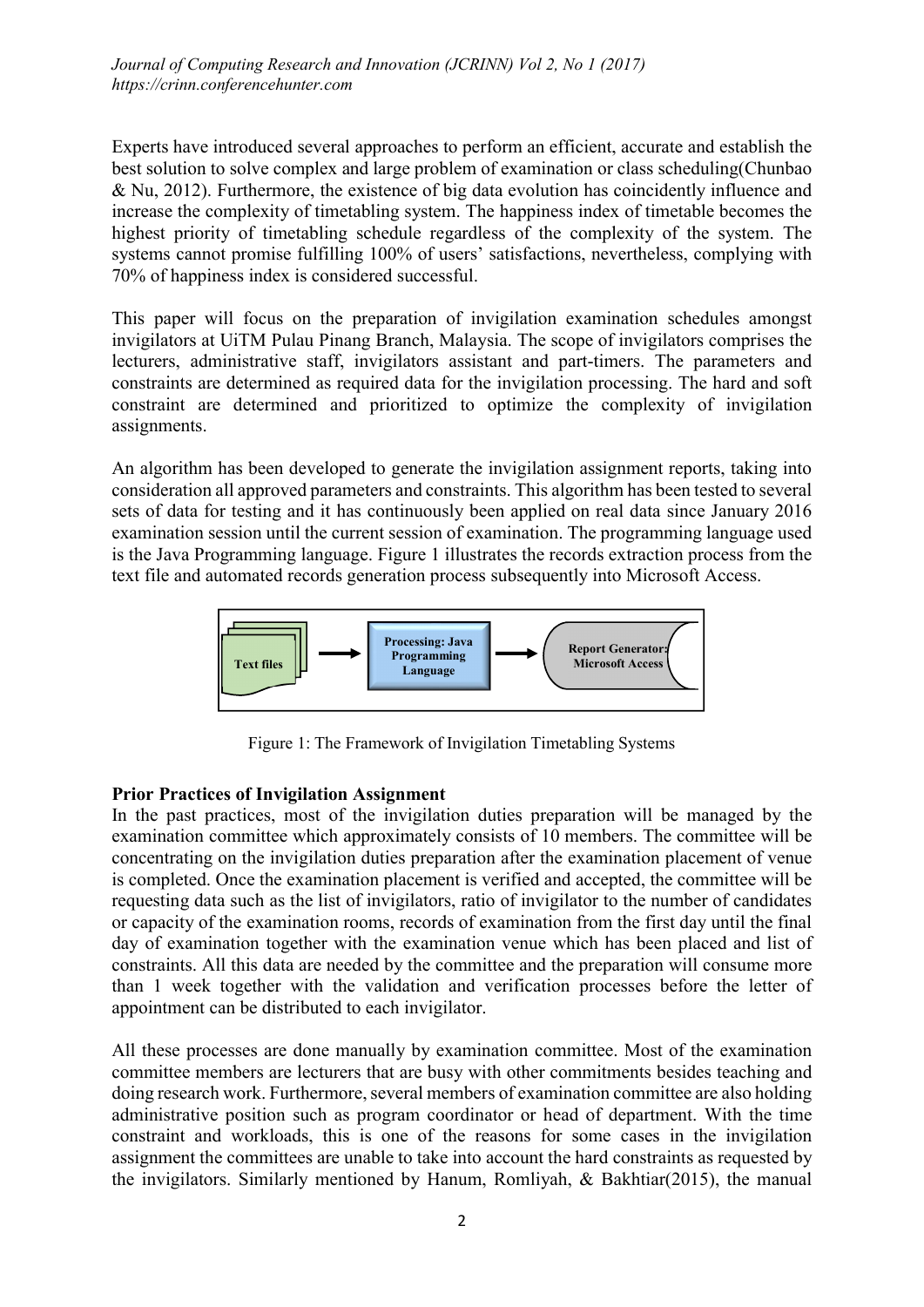system fails to consider the hard constraints and the invigilators are unhappy with the invigilation duties received.

Related paper which has mentioned by Cowling, Kendall and Hussin(2002)from the survey has observed that most of invigilators are not satisfied with their timetables and they requested the scheduler or examination committee to do a thorough work on invigilation assignment duties. Other desirable factor such as the human touch or personal preferences is also considered as one of the element during the assignment of invigilation duties. Most of the examination committee members work accordingly to the standard operating procedure (SOP) as stated, determined and standardized by the committee. We believe that the personal preferences will be look over thoroughly if the examination committee has ample time to amend the invigilation assignment duties.

Table 1 shows the total changes or invigilators replacement after the manual assignment of invigilation duties amongst invigilators. This data has been collected from Examination Unit at Permatang Pauh Campus, UiTM Pulau Pinang Branch.

|                               | <b>Examination Session</b> |                 |                 |                 |  |  |  |  |  |
|-------------------------------|----------------------------|-----------------|-----------------|-----------------|--|--|--|--|--|
|                               | <b>Jan 2013</b>            | <b>Mar 2013</b> | <b>Jun 2013</b> | <b>Dis 2013</b> |  |  |  |  |  |
| <b>Total Invigilation</b>     | 578                        | 1096            | 624             | 1290            |  |  |  |  |  |
| Total request to change or    | 153                        | 245             | 148             | 30 <sub>I</sub> |  |  |  |  |  |
| amend the invigilation duties |                            |                 |                 |                 |  |  |  |  |  |
| <b>Percentages of changes</b> | 26.47                      | 22.36           | 23.72           | 23.33           |  |  |  |  |  |

Table 1: Total Changes of Invigilation Duties according to Examination Session

Based on the above table, it shows that although the examination committee members have spent almost two weeks to prepare the invigilation duties, however the percentage of changes are still more than 20%. The suggested algorithm is expected to decline the percentage of changes and increase the invigilators satisfaction.

## Assignment Model for Invigilation Schedule

Examination Management Systems (EMS) has been developed and consisting of four (4) main modules including the Examination Placement module, Printing & Packaging of Question Papers module, Assignment of Invigilation Duties module and Examination Operation module. This paper will concentrate on the discussion of Assignment of Invigilation Duties amongst invigilators.

The process of assigning of invigilation duties amongst invigilators will be performed after the examination placement is completed. EMS requires the following data for assignment of invigilation duties:

 List of invigilators or proctors. The invigilators including the academic staffs either the permanent staffs, contract staffs, part-timers or part-time full-timers (PTFT). Besides that, the administrative staffs and invigilators assistant (outsiders) will be appointed to assist the invigilation at the examination hall which requires many invigilators.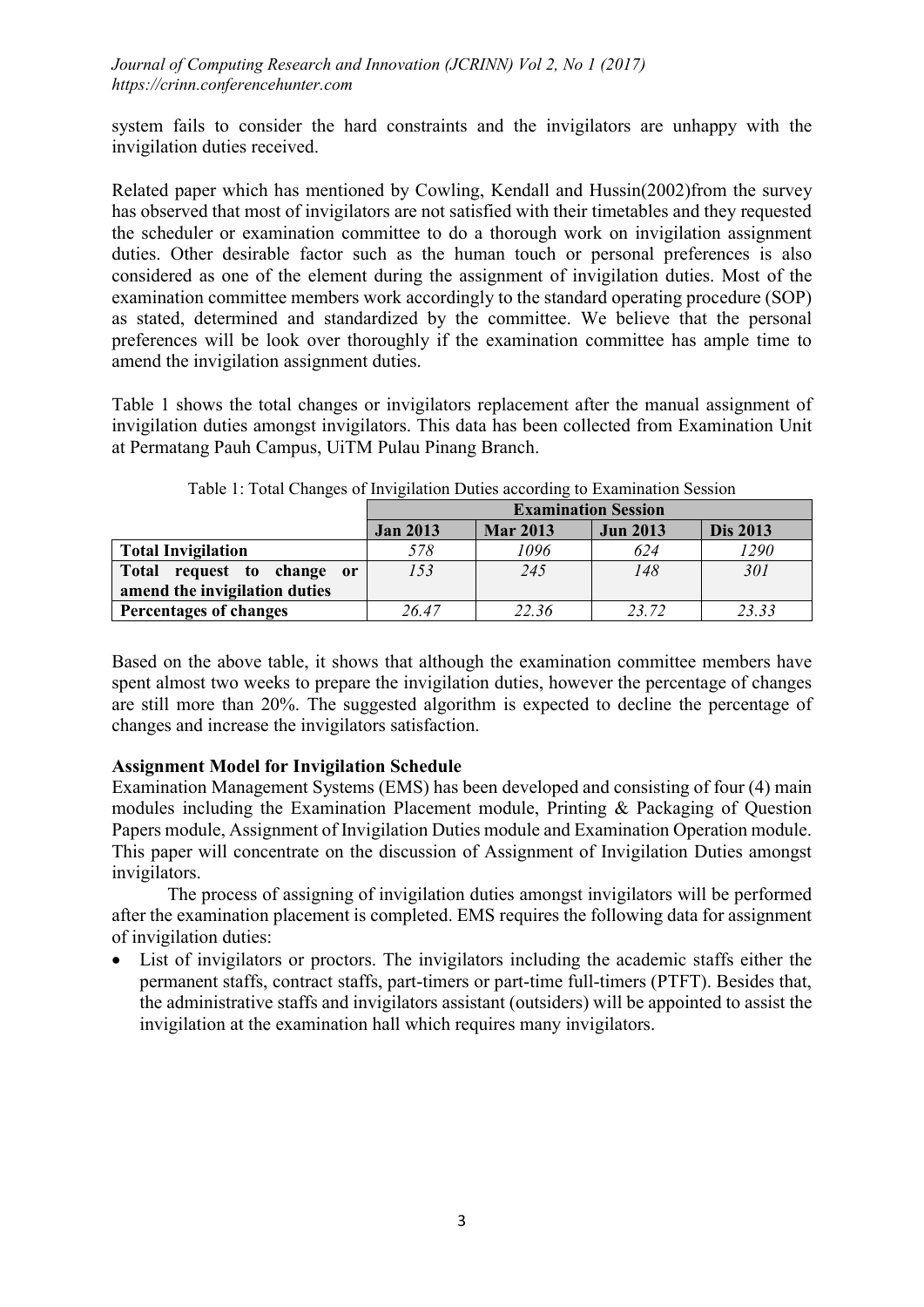| 5      | <b>KAMPUS</b> | <b>JAWATAN</b>     | <b>NAMA</b>                               | <b>BIDANG</b> | <b>AKULTI/JABATA LEVEL</b> |              |
|--------|---------------|--------------------|-------------------------------------------|---------------|----------------------------|--------------|
| $12$ P |               | <b>PENSYARAH</b>   | MOHD HAPIZ BIN MAHAIYADIN (DR)            | <b>ACIS</b>   | <b>ACIS</b>                | $\mathbf{0}$ |
| $13$ P |               | <b>PENSYARAH</b>   | <b>MOHD MARBAWI BIN TAHA (DR)</b>         | <b>ACIS</b>   | <b>ACIS</b>                | $\mathbf{0}$ |
| $14$ P |               | <b>PENSYARAH</b>   | ROSHAIMIZAM BIN SUHAIMI                   | <b>ACIS</b>   | <b>ACIS</b>                | $\bf{0}$     |
| $15$ P |               | <b>PENSYARAH</b>   | <b>ZAITON BINTI DIN</b>                   | <b>ACIS</b>   | <b>ACIS</b>                | $\bf{0}$     |
| $16$ P |               | <b>PROF. MADYA</b> | HOE FOO TERNG (PM) (DR)                   | <b>APB</b>    | <b>APB</b>                 | $\bf{0}$     |
| $17$ P |               |                    | PENSYARAH MUDA (KNUR DARINA BINTI IBRAHIM | <b>APB</b>    | <b>APB</b>                 | $\bf{0}$     |

#### Figure 2: List of Invigilators

 The examination records from the first day until the final day of examination including the venue of examination that has been assigned to each course.

| 14 | 1 27/03/2017 ISNIN    | <b>PAGI</b> | $9:00$ AM | 11:00 AM S   |  | EC110            | <b>ELC151</b> | PEC1102A1/2 | 24 DEWAN BESAR        |
|----|-----------------------|-------------|-----------|--------------|--|------------------|---------------|-------------|-----------------------|
| 15 | 1 27/03/2017 ISNIN    | PAGI        | 9:00 AM   | 11:00 AM S   |  | EC110(27) ELC151 |               | PEC1102B1/2 | 28 DEWAN BESAR        |
| 16 | 1 27/03/2017 ISNIN    | PAGL        | $9:00$ AM | 11:00 AM S   |  | <b>EC110</b>     | <b>ELC151</b> | PEC1102C1/2 | 24 DEWAN BESAR        |
| 17 | 1 27/03/2017 ISNIN    | <b>PAGI</b> | $9:00$ AM | 11:00 AM S   |  | EE110(15) ELC151 |               | PEE1102A1/2 | <b>20 DEWAN BESAR</b> |
| 18 | 1 27/03/2017 ISNIN    | PAGI        | 9:00 AM   | 11:00 AM S   |  | EE111            | <b>ELC151</b> | PEE1112A1/2 | <b>29 DEWAN BESAR</b> |
| 19 | 1 27/03/2017 ISNIN    | <b>PAGI</b> | $9:00$ AM | 11:00 AM S   |  | EE111(31) ELC151 |               | PEE1112B1/2 | 32 DEWAN BESAR        |
| 20 | 1 27/03/2017 ISNIN    | PAGL        | 9:00 AM   | $11:00$ AM S |  | FF111            | <b>ELC151</b> | PEE1112C1/2 | <b>31 DEWAN BESAR</b> |
|    | 21 1 27/03/2017 ISNIN | PAGL        | $9:00$ AM | 11:00 AM S   |  | FF111(1)/ELC151  |               | PFF1122A1/2 | <b>30 DEWAN BESAR</b> |

Figure 3: Examination Records

Furthermore, EMS requires parameter setting for invigilators either will be appointed as invigilator (represents as index 1) or not invigilating (represent as index 0). Moreover, additional parameter setting such as number of invigilation duties during weekends or weekdays and fairness dissemination of invigilation duties amongst invigilators is manually determined.

| <b>KAMPUS</b> | <b>JAWATAN</b>  | <b>NAMA</b>                                 |             | <b>BIDANG KULTI/JABATLEVEL</b> |   | S(K) | <b>WDAY WEND</b><br>S(K) | $(PK +$<br>PwB) | <b>WDAYS WENDS</b><br>$(PK +$<br>PwB) | <b>TOTAL</b><br><b>INVIGIL</b><br><b>ATIONS</b> |
|---------------|-----------------|---------------------------------------------|-------------|--------------------------------|---|------|--------------------------|-----------------|---------------------------------------|-------------------------------------------------|
| P             | PENSYARAH KANAN | <b>IWAN ANISHA BINTI WAN MOHAMMAD</b>       | <b>JSKM</b> | <b>JSKM</b>                    | ı | 0    | 0                        |                 | 0                                     |                                                 |
| P             | PENSYARAH       | <b>MUNIROH BT HAMAT</b>                     | <b>JSKM</b> | <b>JSKM</b>                    |   | 0    | 0                        |                 | 0                                     | ı                                               |
| P             | PENSYARAH       | NORSHUHADA BINTI SAMSUDIN                   | <b>JSKM</b> | <b>JSKM</b>                    | ı | 0    | 0                        | 1               | 0                                     | ı                                               |
| P             | PENSYARAH       | SHARIFAH SARIMAH BINTI SYED ABDULLAH        | <b>JSKM</b> | <b>JSKM</b>                    | ı | 0    | 0                        | ı               | 0                                     | ı                                               |
| P             | PENSYARAH       | SITI BALQIS BINTI MAHLAN                    | <b>JSKM</b> | <b>JSKM</b>                    |   | 0    | 0                        | 0               |                                       |                                                 |
| P             | PENSYARAH       | WAN NUR SHAZIAYANI BINTI WAN MOHD ROSL JSKM |             | <b>JSKM</b>                    | ı | 0    | 0                        | 0               |                                       |                                                 |
| $\mathbf{P}$  | PENSYARAH       | <b>ZURAIRA BINTI LIBASIN</b>                | <b>JSKM</b> | <b>JSKM</b>                    | ı | 0    | 0                        | 0               |                                       |                                                 |
| $\mathbf{P}$  | PENSYARAH KANAN | CHE HASLINA BINTI ABDULLAH (DR)             | <b>ACIS</b> | <b>ACIS</b>                    |   | 0    | 0                        |                 | 0                                     |                                                 |
| $\mathbf{P}$  |                 | PENSYARAH KANAN INORHASIDAH BINTI A. BAKAR  | <b>ACIS</b> | <b>ACIS</b>                    |   |      | 0                        | o               | 0                                     |                                                 |

Figure 4: Assignment of total invigilation duties parameter to invigilators

Constraints of invigilators are also needed if there are any exceptions of invigilation duties either constraints on partial duration or full duration of examination week. Besides that, special request to avoid invigilating at certain examination venues are also considered.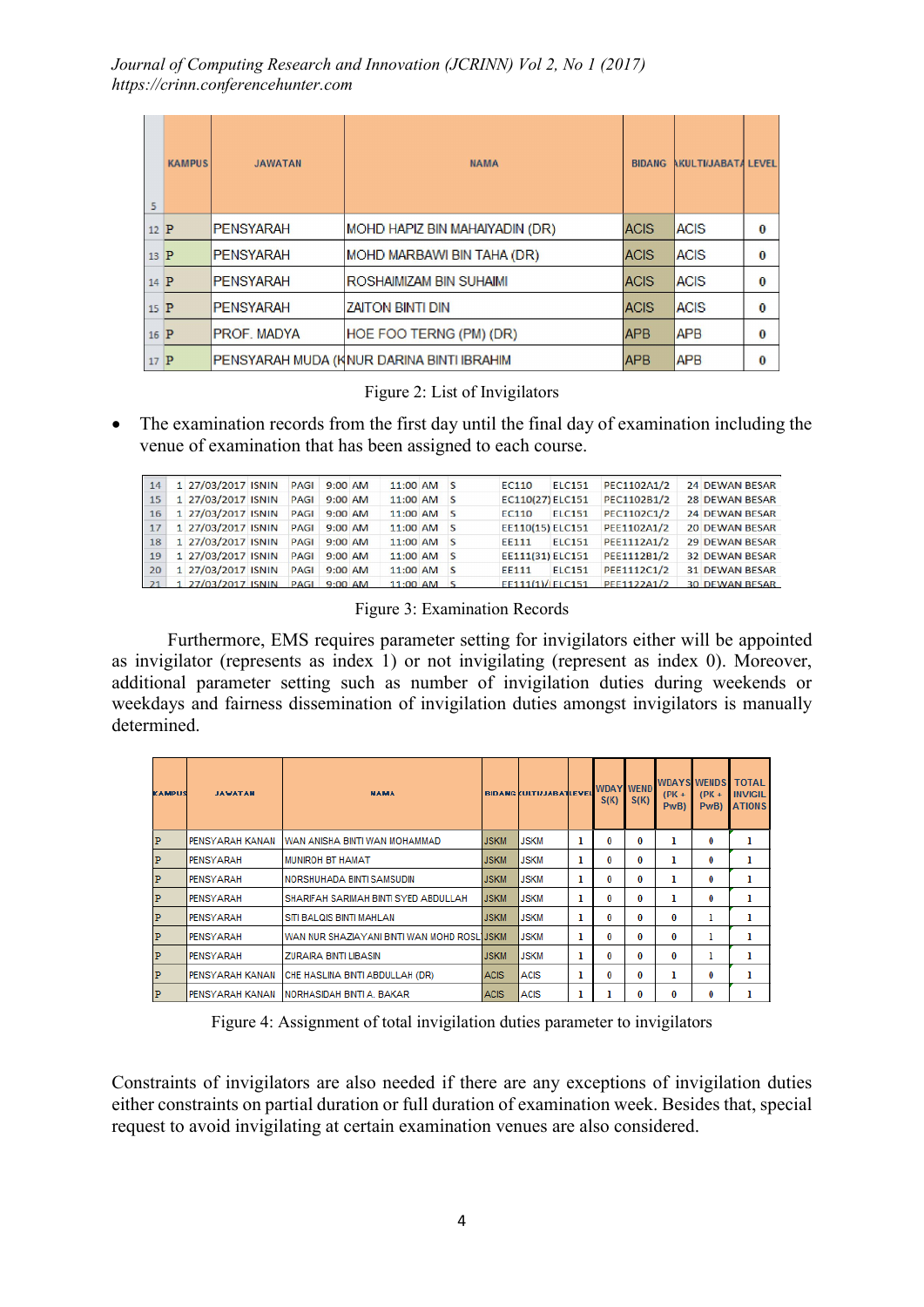|              | $\triangleright$ | в                             | $\mathbf C$  |
|--------------|------------------|-------------------------------|--------------|
| 1.           | <b>Kampus</b>    | <b>Nama Staf</b>              | <b>Index</b> |
| $\mathbf{z}$ | J4               | SITI NOORAIN BINTLZULKIELY    | 2            |
| в            | ıа               | SITI NOORAIN BINTI ZULKIFLY   | 4            |
| 4            | 14               | SITI NOORAIN BINTI ZULKIELY   | 6            |
| 5            | 14               | SITI NOORAIN BINTI ZULKIFLY   | 8            |
| 6            | 14               | SITI NOORAIN BINTI ZULKIFLY   | 10           |
| ⇁            | $\mathbf{A}$     | SITI NOORAIN BINTI ZULKIFLY   | 12           |
| 8            | 14               | SITI NOORAIN BINTLZULKIELY    | 14           |
| $\bullet$    | ıа               | SITI NOORAIN BINTI ZULKIFLY   | 16           |
| 10           | 14               | SITI NOORAIN BINTI ZULKIELY   | 18           |
| 11           | J4               | SITI NOORAIN BINTI ZULKIFLY   | 20           |
| 12           | 14               | SITI NOORAIN BINTI ZULKIELY   | 22           |
| 13           | ıа               | SITI NOORAIN BINTI ZULKIFLY   | 24           |
| 14           | 14               | SITI NOORAIN BINTI ZULKIFLY   | 26           |
| 1.5          | $\mathbf{A}$     | SITI NOORAIN BINTI ZULKIFLY   | 28           |
| 16           | 14               | SITI NOORAIN BINTI ZULKIELY   | зо           |
| 17           | 14               | SITI NOORAIN BINTI ZULKIFLY   | 32           |
| 18           | 14               | SITI NOORAIN BINTI ZULKIFLY   | 34           |
| 19           | $\mathbf{A}$     | SITI NOORAIN BINTI ZULKIFLY   | 36           |
| 20           | 14               | SITI NOORAIN BINTI ZULKIELY   | 38           |
| 21           | 14               | SITI NOORAIN BINTI ZULKIFLY   | 40           |
| 22           | 14               | SITI NOORAIN BINTI ZULKIELY   | 42           |
| 23           | 14               | <b>MOHD HANAFIE BIN YASIN</b> | 11           |
| 24           | $\mathbf{A}$     | <b>MOHD HANAFIE BIN YASIN</b> | 12           |
| 25           | 14               | <b>MOHD HANAFIE BIN YASIN</b> | 13           |
| 26           | J4               | <b>MOHD HANAFIE BIN YASIN</b> | 14           |

Figure 5: Constraints of examination date

|                | А              | в                             | $\epsilon$                |
|----------------|----------------|-------------------------------|---------------------------|
| 1              | <b>Kampus</b>  | <b>Nama Pengawas</b>          | <b>Tempat Peperiksaan</b> |
| $\overline{z}$ | J4             | NOOR RAIFANA BINTI AB RAHIM   | DP <sub>1/3</sub>         |
| 3              | J <sub>4</sub> | NOOR RAIFANA BINTI AB RAHIM   | DP <sub>2/4</sub>         |
| 4              | $\mathbf{I}$   | DR MAHFUZA MOHAMMED ZABIDI    | DP <sub>1/3</sub>         |
| 5              | 14             | DR MAHFUZA MOHAMMED ZABIDI    | DP <sub>2/4</sub>         |
| 6              | J <sub>4</sub> | ZURRIATI BINTI MOHD ALI (DR.) | DP <sub>1/3</sub>         |
| $\overline{z}$ | J <sub>4</sub> | ZURRIATI BINTI MOHD ALI (DR.) | DP $2/4$                  |
| 8              | 14             | <b>ROHAYA BINTI SULAIMAN</b>  | DP <sub>1/3</sub>         |
| 9              | J <sub>4</sub> | ROHAYA BINTI SULAIMAN         | DP $2/4$                  |
| 10             | J <sub>4</sub> |                               |                           |
| 11             | 14             |                               |                           |
| 12             | J <sub>4</sub> |                               |                           |
| 13             | J <sub>4</sub> |                               |                           |
| 14             | 4              |                               |                           |
| 15             | J <sub>4</sub> |                               |                           |
| 16             | <b>J4</b>      |                               |                           |
| 17             | $\mathbf{I}$   |                               |                           |
| 18             | 14             |                               |                           |

Figure 6: Constraints of examination venue

The last constraint is the list of courses and the lecturer's name. EMS avoids the invigilators invigilating the course that he or she taught.

| 9  | J4 | S            | <b>EH110</b> | <b>CHE111</b> | J4EH1102A | 25 SHARIFAH IZIUNA BINTI SAYED JAMALUDIN                               |
|----|----|--------------|--------------|---------------|-----------|------------------------------------------------------------------------|
| 10 | J4 | S            | <b>EH110</b> | <b>CHE111</b> | J4EH1102B | 22 SHARIFAH IZIUNA BINTI SAYED JAMALUDIN                               |
| 11 | J4 | \$           | <b>EH110</b> | <b>CHE111</b> | J4EH1102C | 22 SALMINUR AIN BINTI SANUSI                                           |
| 12 | J4 | S            | <b>EH110</b> | <b>CHE111</b> | J4EH1102D | 25 SHARIFAH IZIUNA BINTI SAYED JAMALUDIN                               |
| 13 | J4 | S            | <b>EH110</b> | <b>CHE121</b> | J4EH1101A | INOR FADLAH BINTI MOHAMAD / AHMAD RAFIZAN BINI<br>37 MOHAMAD DAUD (DR) |
| 14 | J4 |              | <b>EH110</b> | CHE135        | J4EH1104A | 34 MUHAMMAD IMRAN BIN ISMAIL                                           |
| 15 | J4 | S/SML/ EH110 |              | <b>CHE135</b> | J4EH1104B | 36 MUHAMMAD IMRAN BIN ISMAIL                                           |
| 16 | J4 |              | <b>EH110</b> | <b>CHE135</b> | J4EH1104C | 34 MUHAMMAD IMRAN BIN ISMAIL                                           |

Figure 7: List of lecturer's name for each subject or course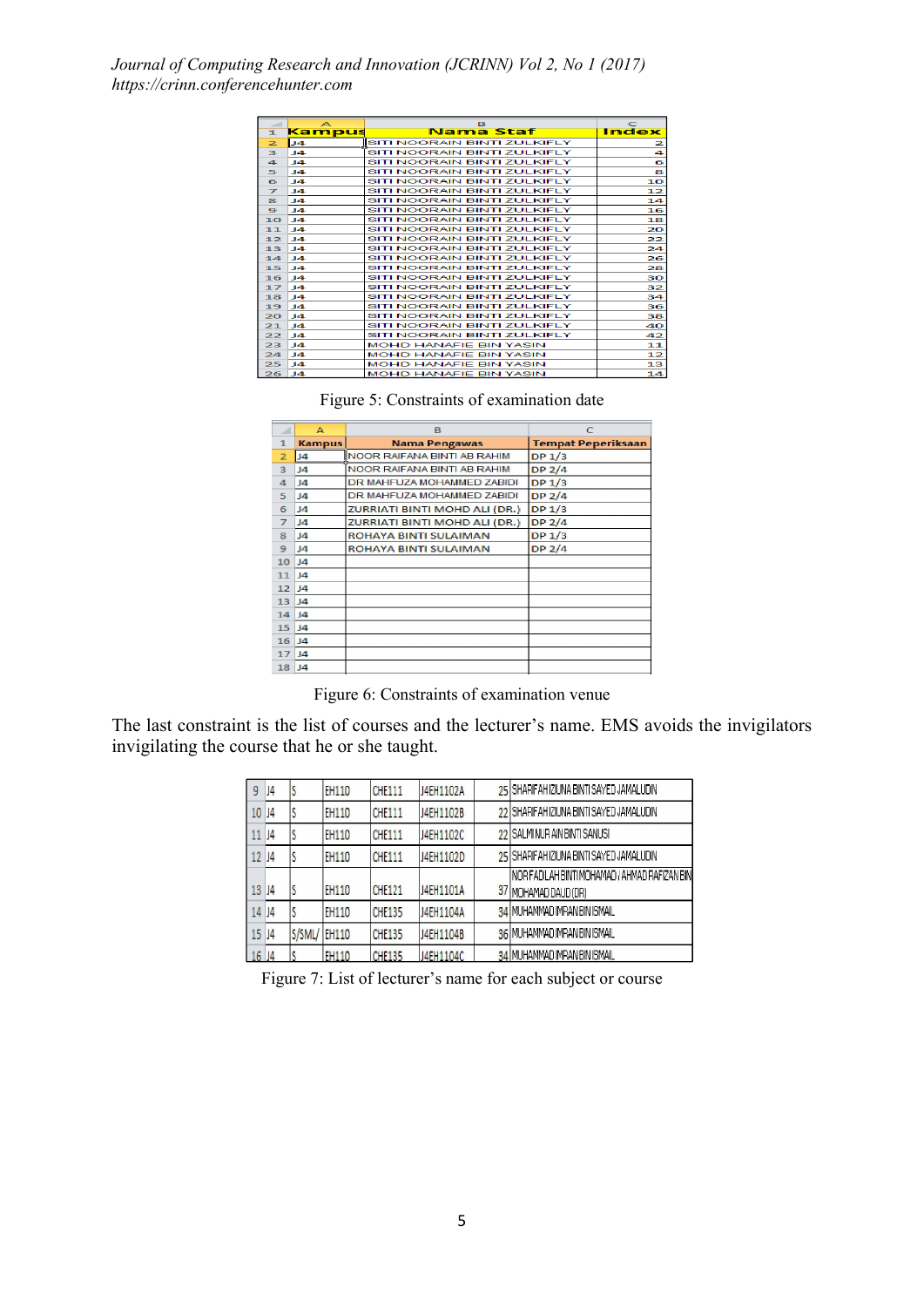Basically, the process of assigning the invigilators will consider the following factors as shown in Figure 8.



Figure 8: List of constraints considered in the process of assigning the invigilation duties

As shown in Figure 8, the constraints are divided into two types of constraints which the major constraints that are classified as hard constraints and the minor constraints which are categorized as soft constraints. Fairness distribution of invigilation during weekdays or weekends and constraints of unavailable time are considered as hard constraints, while the remaining constraints are categorized as soft constraints. The hard constraints will be the main priority while running the assignment of invigilation duties. The soft constraints will be considered as secondary or optional if the output of invigilation assignment is acceptable and satisfied. Otherwise, the soft constraints will be ignored. In other words, the system will ignore the invigilators request in minor cases such as the invigilator invigilating their own subject or the invigilator is appointed as the chief invigilator for all invigilation or the invigilator has to invigilate in afternoon session only.

An algorithm has been developed to consider the hard and soft constraints as shown in Figure 9. The lists of examination records are extracted from an array list and the invigilators name will be determined sequentially from the array list of invigilators name. Each invigilator has been assigned to the total invigilation during weekdays or weekends and the algorithm will ensure that the total invigilation assigned is aligned to the parameter that has been determined. If the condition is fulfilled, the next step is to determine the assigned invigilators on that particular time slot has the same unavailable slot constraints, invigilating their own subjects and venues that should be omitted. If any of the constraints emerge, the selected invigilator will be rejected, the total number of invigilation assigned will remain the same and the next invigilators from the invigilators name array list will be establish.

This process continues until all examination records are successfully assigned with the invigilators name. The process of assigning the invigilators used the sequential techniques which the name of invigilators are retrieved sequentially from an array list until all invigilators are successfully assigned without any conflicts with the list of constraints. The following figure shows the model of algorithm for assignment of invigilation duties for each invigilator.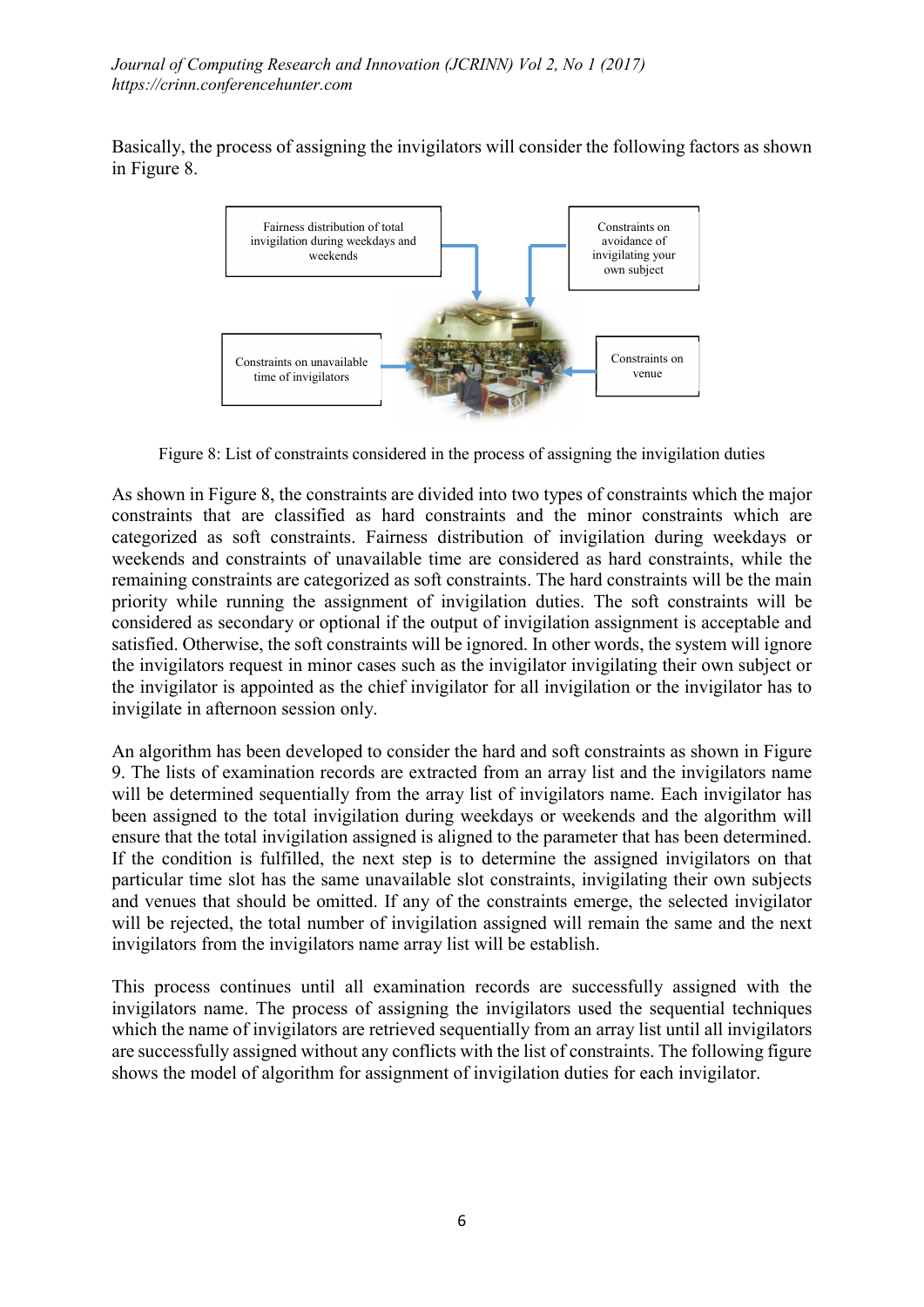*Journal of Computing Research and Innovation (JCRINN) Vol 2, No 1 (2017) https://crinn.conferencehunter.com*

```
for(a=0;a<totExamRecords;a++)
{for (b=0; b<totInvigilator;b++) 
    {stringtempName = invglatorName[b];inttotInvglation = ttlInvglation[b];
        if (totInvglation>ttlAlreadyAssign[b])
        { assignNamed[a] = tempName;
              ttlAlreadyAssign[b]++;
        }
        for (c=0;c<totConstraintList;c++)
        { inttempIndex = constraintIndex[c];
if((tempIndex==examIndex[a])&&(tempName==constraintName[c]))
              { assignNamed[a] = NIL;
                     ttlAlreadyAssign[b]--;
                    break; }
        \lambdafor (d=0:d < d< totVenue Constraint; d++)
       { stringtempVenue = constraintVenue[d];
              if((tempVenue == examVenue[a]) \&& (tempName == lectName[d]))
              { assignNamed[a] = NIL;
                      ttlAlreadyAssign[b]--;
                     break; }
       }
       for (e=0;e<totListSubject;e++)
       {stringtempSubject = subjectName[e];if((tempSubject==examSubject[a])&&(tempName==lecturerTeachName[e]))
           { assignNamed[a] = NIL;
              ttlAlreadyAssign[b]--;
              break; }
       }
}
```


The following figure shows the list of examination records that successfully assigned the invigilators name.

| M-TransactionWithInvigilators - Notepad |              |      |      |    |           |    |   |                                    |                                | Ō<br>χ                                         |
|-----------------------------------------|--------------|------|------|----|-----------|----|---|------------------------------------|--------------------------------|------------------------------------------------|
| File Edit Format View Help              |              |      |      |    |           |    |   |                                    |                                |                                                |
| 27/03/2017                              | ISNIN        | PAGI | 9:00 | AM | 11:00     | AM | S | ELC151 MHM1112B<br>HM111           | 24<br>DB                       | K<br>MAZLAN BIN SALLEH                         |
| 27/03/2017                              | ISNIN        | PAGI | 9:00 | AM | 11:00     | AM | ٢ | MC110<br>ELC151 MWC1102A           | 30<br>DB                       | SHARMIZAH BINTI ABU HASSAN (DR) PK(P)          |
| 27/03/2017                              | ISNIN        | PAGI | 9:00 | AM | 11:00     | AM | S | MC110<br>ELC151 MWC1102B           | 32<br>DB                       | NUR AINA NABILAH BINTI MOHD FARIS<br>PP        |
| 27/03/2017                              | ISNIN        | PAGI | 9:00 | AM | 11:00     | AM | S | ELC151 MWC1102C<br>MC110           | 33<br>DB                       | MUHAIZAM BINTI ROSTAM AFFENDI<br>- PP          |
| 27/03/2017                              | ISNIN        | PAGI | 9:00 | AM | 11:00     | AM | ٢ | HM111(3)/MC110(31)/<br>ELC151      | MMC1102D                       | SITI HAMIZAH BINTI BAHAMAN<br>34<br>DB         |
| 27/03/2017                              | ISNIN        | PAGI | 9:00 | AM | 11:00     | AM | S | HM111(1)/MC110(31)/<br>ELC151      | MMC1102E                       | 32<br>DB<br>ISMAIL BIN YUSOFF<br>PwB(P)        |
| 27/03/2017                              | ISNIN        | PAGI | 9:00 | AM | 11:00     | AM | ٢ | ELC151 MVC1102F<br>MC110           | DB<br>30                       | BUSHRA BINTI MOHD ZAKI PWB(P)                  |
| 27/03/2017                              | ISNIN        | PAGI | 9:00 | AM | 11:00     | AM | ٢ | MC110<br>ELC151 MWC1102G           | 34<br>DB                       | FARRAH BINTI OTHMAN<br>$P_{MB}(P)$             |
| 27/03/2017                              | ISNIN        | PAGI | 9:00 | AM | 11:00     | AM | S | ELC151 MWC1102H<br>MC110           | 30<br>DB                       | NOR HALAWAH BINTI AHMAD PWB(P)                 |
| 27/03/2017                              | ISNIN        | PAGI | 9:00 | AM | 11:00     | AM |   | MC110<br>ELC151 MWC1102J           | 28<br>DB                       | KHAIRUNNISA BINTI ABD SAMAD<br>$P_{W}B(P)$     |
| 27/03/2017                              | ISNIN        | PAGI | 9:00 | AM | 11:00     | AM | ٢ | ELC151 MWC1102K<br>MC110           | 30<br>DB                       | NOOR HAFIZA BINTI ISMAIL<br>PWB(PTFT)          |
| 27/03/2017                              | ISNIN        | PAGI | 9:00 | AM | 12:00     | PM | S | PD002(24)/PD003(1)/<br>MAT037      | MPD0021A                       | $\mathbb{R}$<br>NANI SHUHADA BINTI SEHAT<br>25 |
| 27/03/2017                              | ISNIN        | PAGI | 9:00 | AM | 12:00     | PN | ٢ | PD002(20)/PD003(2)/<br>MAT037      | MPD0021B                       | 22<br>IRWANI HAZLINA BTE ABD, SAMAD<br>DS      |
| 27/03/2017                              | ISNIN        | PAGI | 9:00 | AM | 12:00     | PM | S | PD002(23)/PD003(2)/<br>MAT037      | MPD0021C                       | 25<br>SITI NURAISHAH BINTI SCHAHARUM<br>DS     |
| 27/03/2017                              | ISNIN        | PAGI | 9:00 | AM | 11:00     | AM | ٢ | ELC150 M3AT1102A<br>AD118          | DS<br>1                        | $P_{MB}(P)$<br>SUZZANA BINTI OTHMAN            |
| 27/03/2017                              | ISNIN        | PAGI | 9:00 | AM | 11:00     | AM | ٢ | ELC151 MWC1102L<br>MC110           | DS<br>32                       | ROZAIHA BINTI AB MAJID PWB(P)                  |
| 27/03/2017                              | ISNIN        | PAGI | 9:00 | AM | 11:00     | AM | S | MC111<br>ELC151 MWC1112A           | 26<br>DS                       | KHAIZIE SAZIMAH BINTI AHMAD<br>$P_{W}B(P)$     |
| 27/03/2017                              | <b>ISNIN</b> | PAGI | 9:00 | AM | 11:00     | AM | ٢ | MC111<br>ELC151 MWC1112B           | $\overline{\mathbf{24}}$<br>DS | NIL<br>V                                       |
| 27/03/2017                              | ISNIN        | PAGI | 9:00 | AM | 11:00     | AM | ٢ | AC110<br>ELC151 MAC1102A           | $\mathbf{B}$<br>DTS            | K<br>AKMAL BIN ADANAN                          |
| 27/03/2017                              | <b>TSNTN</b> | PAGT | 9.00 | ΔM | $11 - 00$ | ΔM |   | $\triangle$ 110<br>FLC151 MAC1102R | 25<br>NTS                      | PK(P)<br>AZAHART RTN KHALTP                    |

Figure 10: Text file of examination records with invigilators name

#### Testing and Findings

}

The algorithm has been tested for several semester using the real set of examination records. The algorithm has almost 94% successfully assigned the invigilators name on the requested time slots. There are no issues of invigilation clashes which refer to the incidents of the same invigilator is assigned to invigilate at the same time slot but at different places. All constraints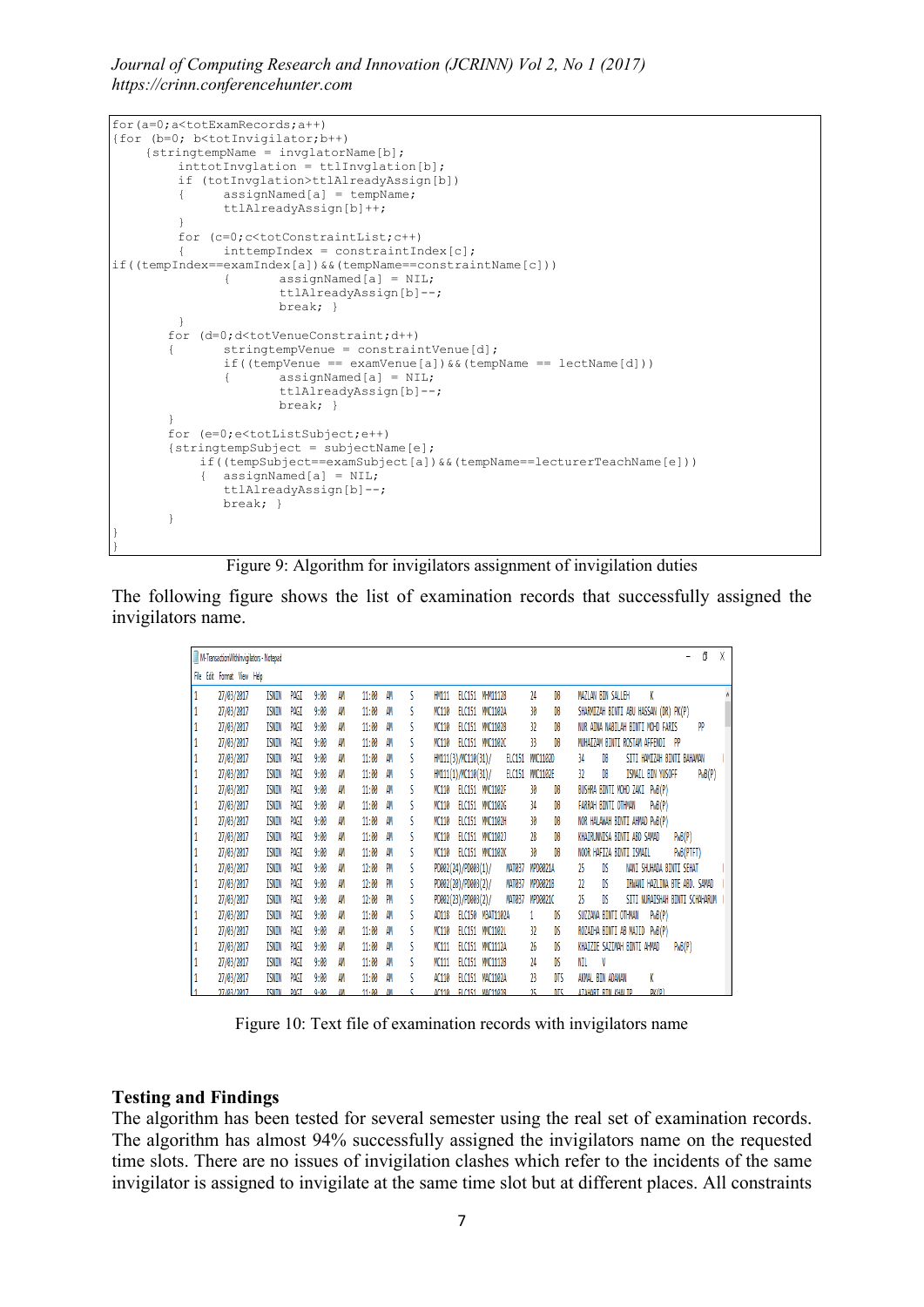and parameters that have been identified earlier for each invigilator are properly assigned as required. Approximately5%to 9% of the total examination records found as nil since the algorithm fails to identify the required invigilators. Those nil records will be assigned manually by the members of examination committee. This manual assignment will take less than 1 hour.

A simple survey has been conducted to calculate the total changes of invigilation duties amongst invigilators after the Examination Management Systems (EMS) is implemented. The following table indicates the percentage of invigilation duty changes of four (4) examination sessions in 2016 at UT Pulau Pinang Branch.

|                                      |                 | <b>Examination Session</b> |                 |                 |  |  |  |  |  |  |
|--------------------------------------|-----------------|----------------------------|-----------------|-----------------|--|--|--|--|--|--|
|                                      | <b>Jan 2016</b> | <b>Mar 2016</b>            | <b>Jun 2016</b> | <b>Dis 2016</b> |  |  |  |  |  |  |
| <b>Total Invigilation</b>            | 625             | 1287                       | 702             | 1358            |  |  |  |  |  |  |
| request to change or<br><b>Total</b> | 94              | 184                        | 86              | 227             |  |  |  |  |  |  |
| amend the invigilation duties        |                 |                            |                 |                 |  |  |  |  |  |  |
| Percentages of changes               | 15.04           | 14.30                      | 12.25           | 16.72           |  |  |  |  |  |  |

Table 2: Total Changes of Invigilation Duties according to Examination Session

The above table shows the percentage of invigilation duty changes dropped to almost 6% to 7% as compared to Table 1. The changes of invigilation duty are unavoidable because most of the invigilators have other important commitment such as unexpected or ad-hoc responsibility and urgent personal matters. Nevertheless, the examination committee members are happy because they do not need to spend several days to prepare the invigilation duties. Now, EMS helps them to reduce the workloads and amendments process took less than 2 hours. Furthermore, the examination committees have ample time to consider those special preferences and human touch factors. Formerly the assignment of invigilation duties has taken up 3 to 5 days excluding adjustments of invigilators invigilation schedules.

## **Conclusion**

In conclusion, the algorithm as introduced in this paper has improved the satisfaction level of invigilation duties assignment amongst invigilators. The soft constraints as mentioned in this paper require some room for improvement and modification to the algorithm because they are still volatile. The soft constraint is inefficient whenever the situation such as the number of unavailability time slot (hard constraint) is huge. The algorithm fails to identify suitable invigilator if the hard constraint records exceed300. In order to reduce the number of constraint records, the examination committee needs to filter the application of examination exception.

Furthermore, the algorithm needs to consider other aspects such as avoiding the muslim invigilators invigilating on Fridays afternoon session and preventing the non-muslim invigilators to be on duty on Sunday morning session. Those requests which are considered as personal preferences will only be given as special attention by examination committee after the assignment of invigilation duties are completed by the EMS. The examination committee will try to fulfill all requests from each invigilator with the aims to produce friendly invigilation duties. More soft constraints will be introduced and the existing algorithm will be enhanced continuously to produce a more comprehensive invigilation schedule.

Comparing with the previous manual method of invigilation duties assignments in 2013, it can be observed that the required time for the assignments has declined from a few days to a single day. EMS fulfilled the optimum results as needed by the examination committees and Examination Unit.